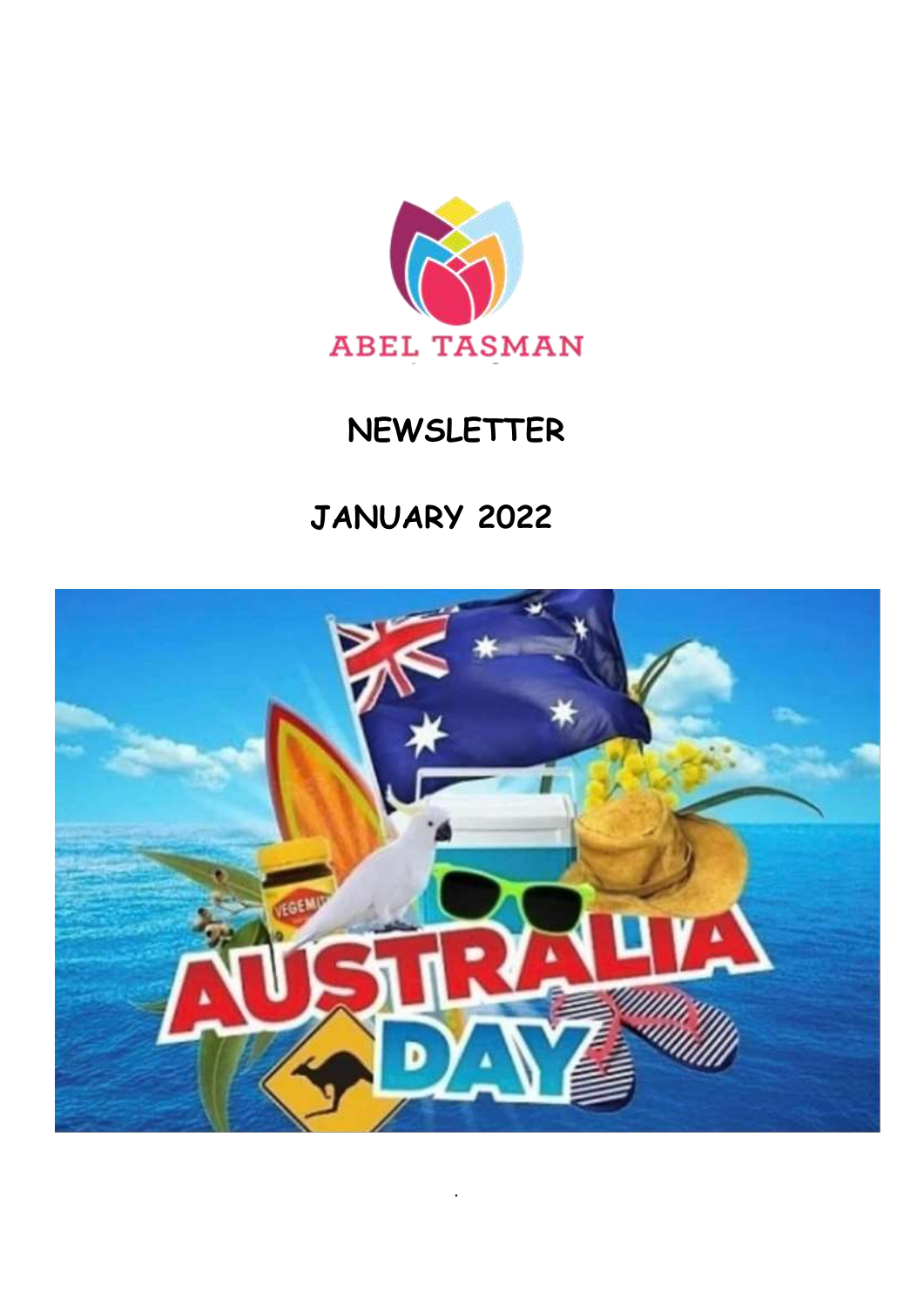



## WELCOME TO THE ATV NEWSLETTER for January 2022.

Happy new year to you all. Wow – what a start to 2022 we had! I'm not going to go into detail about the outbreak. Suffice to say, the team did an amazing job and we are so thankful that the number of resident positive cases was restricted to only 3, all of whom displayed minor symptoms. Thank you all for your patience and understanding over what was a very difficult time for everyone.

Sophia returned to ATV on 17<sup>th</sup> January 2022. It is wonderful to have our fearless leader back on deck. Sophia and I will be working closely together over the next few weeks to give a full handover. Can I pass on my thanks to all staff, residents and families for their support of me as the Acting General Manager. It was a particularly challenging time for ATV and the aged care industry in general. ATV was in a great position to be very proactive in the decisions that needed to be made. Of course, the Board was a great support for the team and we were very fortunate to be able to declare the outbreak over in a relatively short time.

Congratulations must go to our very own Ishmam Kabir from the Accounts Department, who was awarded with the Order of the Nightwatch Award from the Rembrandt Club. Ishmam has provided his financial expertise to the Rembrandt Club and it is wonderful to see him recognised in this way.





ATV will be visited by the Aged Care Quality Commission within the next 3 months. This is a very important process for us as the Commission will measure ATV against the 8 standards required to meet accreditation. We feel we are well placed for the audit and prepared to show off all the great things ATV is doing.

A second booster clinic was held on site at ATV on Friday 14th January. All vaccinated residents have now received their booster shot which is a great protection against the severe symptoms of the COVID virus. Staff too are receiving their booster shots. We are all united in our effort to protect our precious residents and each other. I will be returning to my Business Manager role at ATV once handover with Sophia is complete. It has been an honour to lead the team over the last few months. I don't think I have worked with such a collaborative and passionate team over my career.

Sadly we have said farewell to Ron Staples, Rita D'Amico Herrera and Alicja Erokhin. All were dearly loved and will be very much missed by their families and ATV.

All the best to everyone and I'll see you all soon.

Best wishes.

Margaret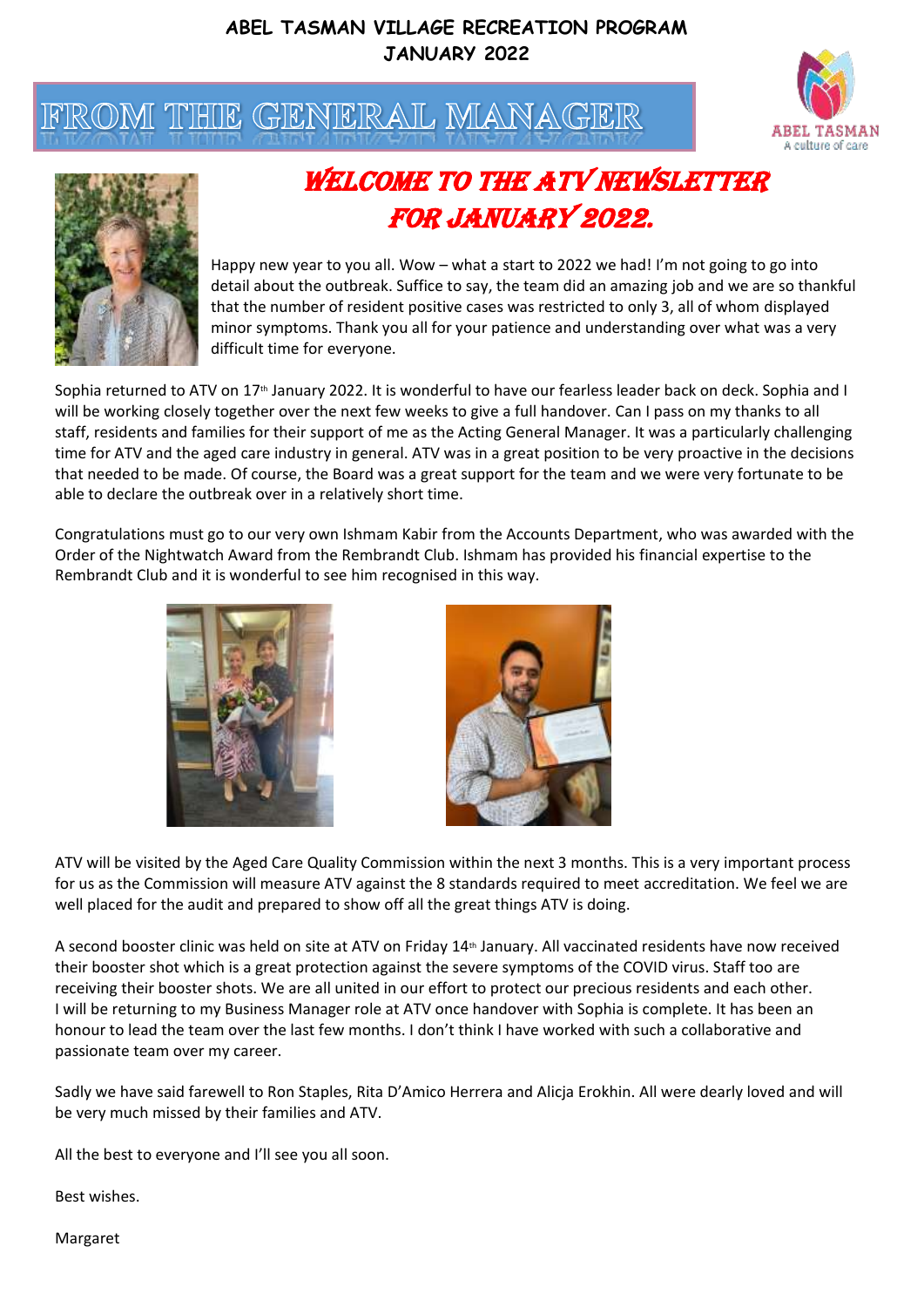



## WELCOME TO JANUARY 2022

Happy 2022 to all our clients, families, friends, care staff! We hope you have a lovely Christmas! Abel Tasman Home Care have finalised last year's clinical assessments and we thank you so much for your time and support during those reviews.

Firstly, I would personally like to thank all of our Home Care Staff: Anna, Lily, Edith, Karen, Joyce, Monique, Yang & Van Long for the ongoing care and support they have delivered to you all. On the month of January Lily is on annual leave, follow by Anna and then I will be taking annual leave from January Saturday 29<sup>th</sup> – February Sunday 6<sup>th</sup>. I will appreciate if you could please bring forward any queries or changes for your services before I go on leave  $\circled{c}$ 

Special birthday wish to Tatiana Pawloff, I hope you day if filled with joy and happy memories. We welcome Mies Van Florestein who was stranded in Ballarat for months and now she is safe home. Also, Janice Higgerson is back home and we wish Norma Kneipp a speedy recovery to go home after respite at Abel Tasman.



We would like to welcome Alan Woodhouse & Fouda Touma into our pool of clients. Thank you for having Abel Tasman as your Home Care Provider. At this point, we would like to ask you to please send us your updates in regards to booster shots.

Our care staff are also on their way to having them.



**Reminder:** You may also be aware that NSW Health state-run clinics are already providing a third dose of a Covid-19 booster vaccine. This is available to everyone 18 years and over who have had both doses of their primary course of a Covid-19 vaccine at least 6 months ago. Please find more detailed information on the link below: https://www.health.gov.au/initiatives-and-programs/covid-19-vaccines/getting-vour[vaccination/booster-doses#who-should-get-a-booster-dose](https://www.health.gov.au/initiatives-and-programs/covid-19-vaccines/getting-your-vaccination/booster-doses#who-should-get-a-booster-dose)



We are also delighted to welcome to our pool of care staff, Pamela Munoz, who is originally from Santiago de Chile. Pamela arrived in Australia three years ago and was employed in Chile as a nurse with 30 years of experience. She is happy to have the opportunity to work with Abel Tasman Home Care. Best wishes for the New Year, Elizabett Fernandez



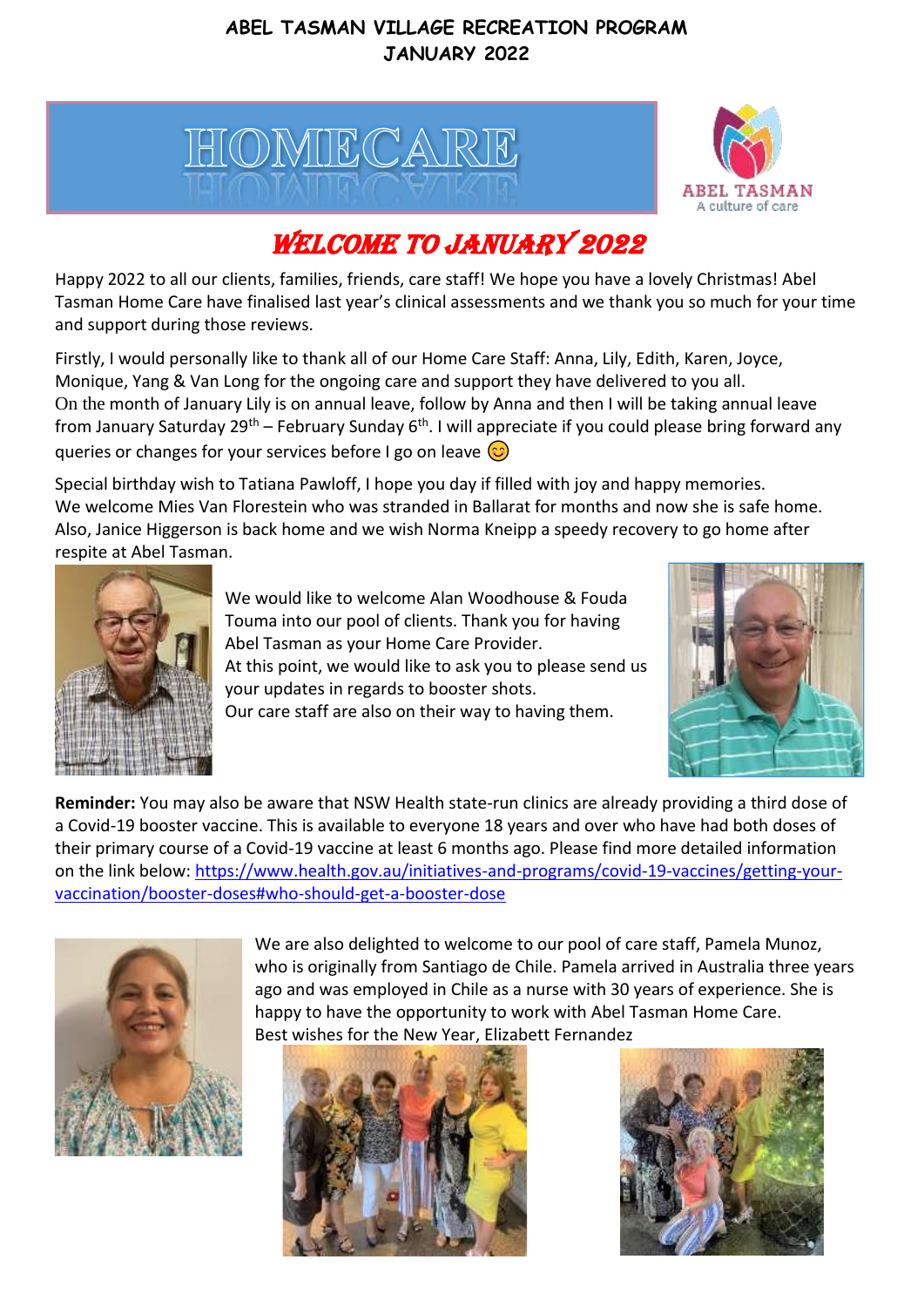| <b>Individual Rooms</b><br>All Day<br><b>Individual Rooms</b><br>All Day<br><b>Individual Rooms</b><br>All Day<br><b>Individual Rooms</b><br>10.00am<br><b>Individual Rooms</b><br>1.00pm<br><b>Individual Rooms</b><br>10.00am |
|---------------------------------------------------------------------------------------------------------------------------------------------------------------------------------------------------------------------------------|
|                                                                                                                                                                                                                                 |
|                                                                                                                                                                                                                                 |
|                                                                                                                                                                                                                                 |
| <b>Individual Rooms</b><br><b>Individual Rooms</b><br>02.00pm                                                                                                                                                                   |
| <b>Individual Rooms</b><br>10.00am<br>02.00pm                                                                                                                                                                                   |
| 10.00am<br><b>Individual Rooms</b><br>02.00pm                                                                                                                                                                                   |
| <b>Individual Rooms</b><br>All Day<br><b>Individual Rooms</b><br>All Day                                                                                                                                                        |
| <b>Individual Rooms</b><br>All Day                                                                                                                                                                                              |
| <b>Individual Rooms</b><br>All Day                                                                                                                                                                                              |
| <b>Individual Rooms</b><br>All Day                                                                                                                                                                                              |
| <b>Individual Rooms</b><br>All Day<br>All Day                                                                                                                                                                                   |
| Afternoon                                                                                                                                                                                                                       |
| <b>Individual Rooms</b><br>08.00am<br><b>Individual Rooms</b><br>10.00am                                                                                                                                                        |
| <b>Individual Rooms</b><br><b>Individual Rooms</b><br><b>Individual Rooms</b>                                                                                                                                                   |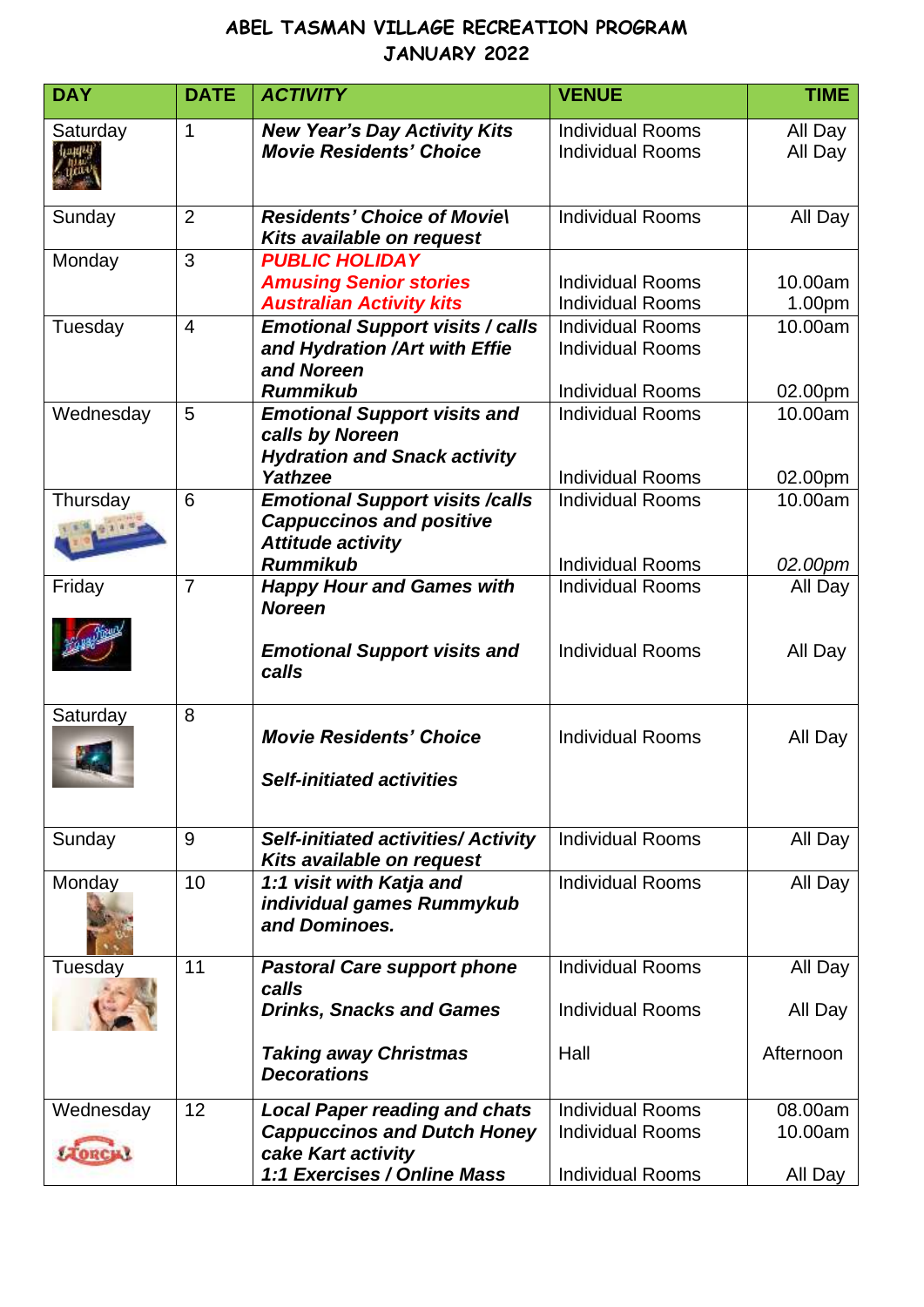| <b>DAY</b>                 | <b>DATE</b> | <b>ACTIVITY</b>                                                                                                                                                                    |                                                                               | <b>TIME</b>                  |
|----------------------------|-------------|------------------------------------------------------------------------------------------------------------------------------------------------------------------------------------|-------------------------------------------------------------------------------|------------------------------|
| Thursday                   | 13          | <b>Musical Movements and</b><br><b>Morning tea Kart activity/</b><br><b>Pastoral care Letter delivery</b><br>1:1 Exercises / Samsung tablet<br>games, Domino, and social<br>visits | <b>Individual Rooms</b><br>Individual rooms                                   | 10.00am<br>2.00pm            |
| Friday                     | 14          | <b>Aged care Advocacy</b><br><b>Newsletter and tips for</b><br>supporting your Wellbeing<br><b>Happy Hour</b>                                                                      | <b>Individual Rooms</b><br><b>Individual Rooms</b>                            | 10.00am<br>2.00pm            |
| Saturday                   | 15          | <b>Self-initiated Yahtzee</b><br><b>Pre-Dinner Drinks &amp; Nibbles</b>                                                                                                            | <b>Individual Rooms</b><br><b>Individual Rooms</b>                            | 10.00am<br>2.00pm            |
| Sunday                     | 16          | <b>Self-initiated Activities</b><br><b>Pre-Dinner Drinks &amp; Nibbles</b>                                                                                                         | <b>Individual Rooms</b><br><b>Individual Rooms</b>                            | All Day<br>2.00pm            |
| Monday                     | 17          | <b>Hydration Cart and Musical</b><br><b>Movement</b><br><b>Frappe and Chat</b>                                                                                                     | <b>Individual Rooms</b><br><b>Individual Rooms</b>                            | 10.00am<br>2.00pm            |
| Tuesday                    | 18          | <b>Hydration Cart and Music</b><br><b>Tulip Wordsearch and Chat</b>                                                                                                                | <b>Individual Rooms</b>                                                       | 10.00am                      |
| Wednesday                  | 19          | <b>Spanish Dress Up with</b><br><b>Spanish Quiz</b><br><b>Hydration Cart and Music</b><br><b>Social Visits and Games</b>                                                           | <b>Individual Rooms</b><br><b>Individual Rooms</b>                            | 10.00am<br>2.00pm            |
| Thursday                   | 20          | <b>Target Games</b><br><b>Ice Cream Social</b><br><b>Shuffleboard</b>                                                                                                              | <b>Tulip Room</b><br>Hall<br>Hall                                             | 10.00am<br>11.00am<br>2.00pm |
| Friday                     | 21          | <b>Non-Denominational Service</b><br>with Reverend Dennis Muldoon<br><b>Morning Tea and Rummykub</b><br><b>Happy Hour</b>                                                          | Hall (via Zoom)<br>Hall<br>Hall                                               | 10.00am<br>11.00am<br>2.00pm |
| Saturday                   | 22          | <b>Self-initiated Yahtzee</b><br><b>Movie Residents' Choice</b><br><b>Family and Friends Visit</b>                                                                                 | <b>Individual Rooms</b><br><b>Individual Rooms</b><br><b>Individual Rooms</b> | 10.00am<br>2.00pm            |
| Sunday                     | 23          | <b>BrainTrainerPlus</b><br><b>Residents' Choice of Movie</b><br><b>Family and Friends Visits</b>                                                                                   | Hall<br>Hall<br><b>Individual Rooms</b>                                       | All Day<br>2.00pm            |
| Monday                     | 24          | <b>Boomerang/Thong</b><br><b>Throwing/Yabbie Competition</b><br><b>Easy Aussie Quiz and Damper</b><br>for Afternoon Tea                                                            | Hall<br>Hall                                                                  | 10.00am<br>1.30pm            |
| Tuesday                    | 25          | <b>Group Exercises with Physio</b><br><b>Aussie and Number Bingo</b>                                                                                                               | Hall<br>Hall                                                                  | 10.00am<br>1.30pm            |
| Wednesday<br>HUSTRALIA DAS | 26          | <b>PUBLIC HOLIDAY</b><br><b>AUSTRALIA DAY</b><br><b>Self initiated Australian Activity</b><br>Kit                                                                                  | Hall                                                                          | All Day                      |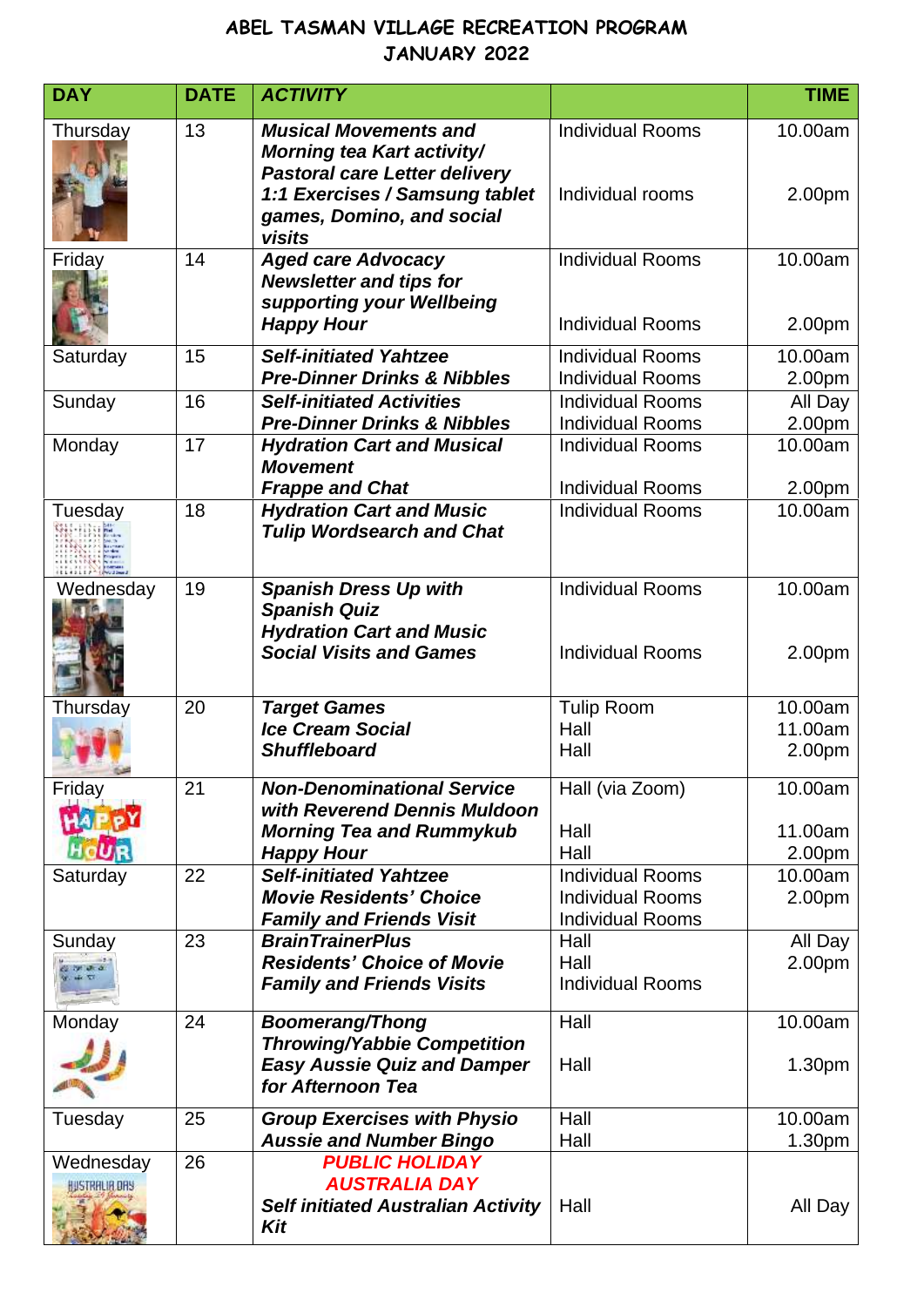| <b>DAY</b> | <b>DATE</b> | <b>ACTIVITY</b>                                                                       |                                   | <b>TIME</b>        |
|------------|-------------|---------------------------------------------------------------------------------------|-----------------------------------|--------------------|
| Thursday   | 27          | <b>Hairdresser/Beauty Care</b><br><b>Birthday Party with 2021</b><br><b>Slideshow</b> | <b>Hairdressing Salon</b><br>Hall | 9.00am<br>10.00am  |
|            |             | <b>Name that Show</b>                                                                 | Hall                              | 2.00 <sub>pm</sub> |
| Friday     | 28          | <b>Non-Denominational Service</b><br>with Reverend Dennis Muldoon                     | Hall (via zoom)                   | 10.00am            |
|            |             | <b>Morning Tea and Chinese Art</b>                                                    | Hall                              | 11.00am            |
|            |             | <b>Happy Hour</b>                                                                     | Hall                              | 02.00pm            |
| Saturday   | 29          | <b>Yahtzee with Volunteers</b><br><b>Movie Residents' Choice</b>                      | Hall<br>Hall                      | 10.00am<br>2.00pm  |
| Sunday     | 30          | <b>BrainTrainerPlus</b>                                                               | Hall                              | All Day            |
|            |             | <b>Residents' Choice of Movie</b><br><b>Family and Friends Visits</b>                 | Hall<br><b>Individual Rooms</b>   | 2.00pm             |
| Monday     | 31          | <b>Exercises with Winny (Physio)</b>                                                  | Hall                              | 10.00am            |
|            |             | <b>Decorating for Chinese New</b><br><b>Year and Games</b>                            | Hall                              | 2.00pm             |



#### **TH VALERIE CLAGUE 8TH**

**Breakfast: Lunch:** 12.30pm **Dinner**: 5.15pm **Pension Days: 13th and 27th January 2022 Podiatrist: Wednesday, 19th January 2022**

Due to not having enough demand for clients attending the Hairdresser on a weekly basis Rosa our Hairdresser will be commencing a fortnightly service commencing on **Thursday, 27th January 2022.**

If families would like to book in for an appointment could they please contact the village so it can be entered into the appointment book.

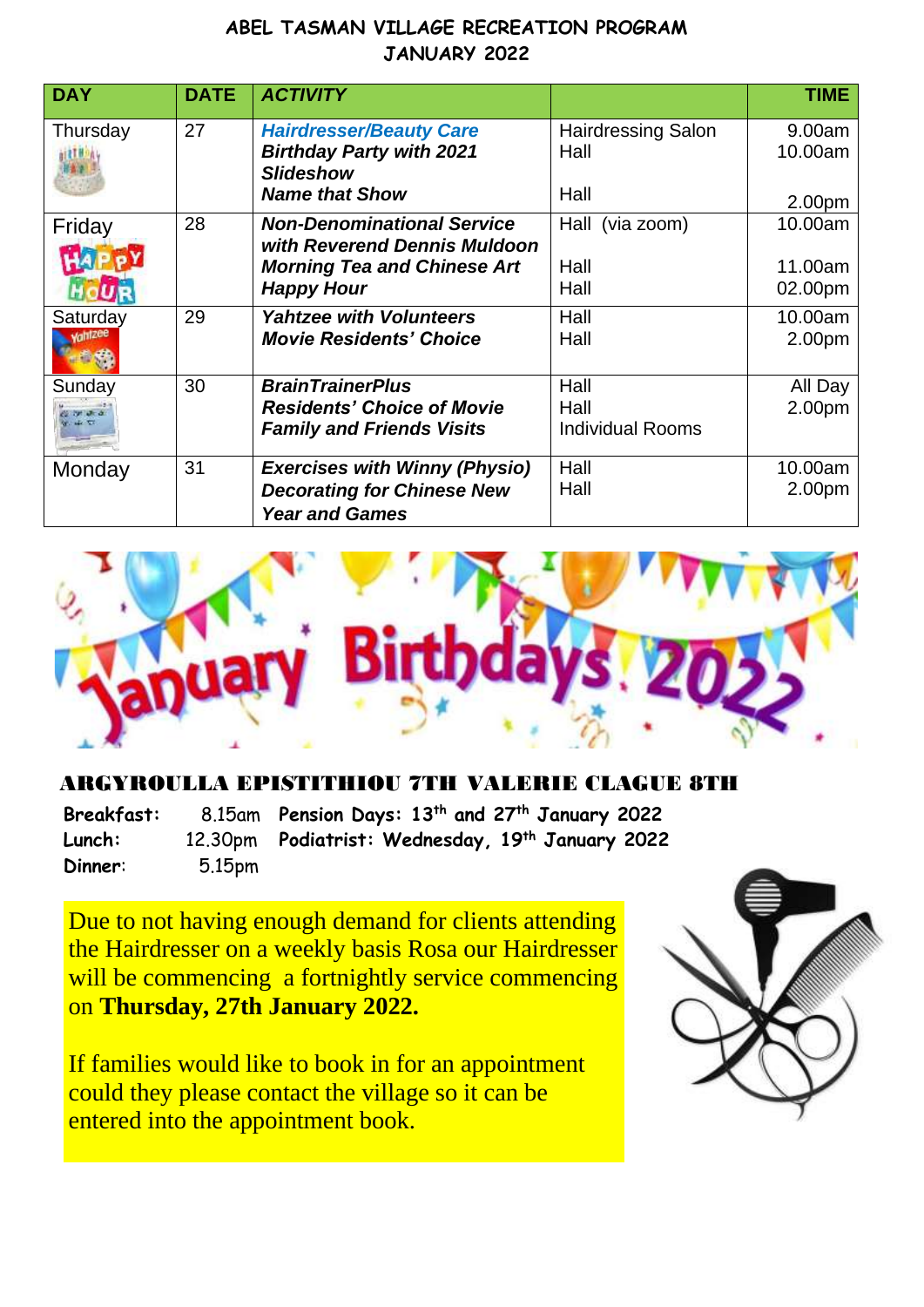CHAPP





Sinterklaas was once again a fun celebration with lots of laughs and was very well attended. We even had a "Musical Piet" and an "Arobic Piet".